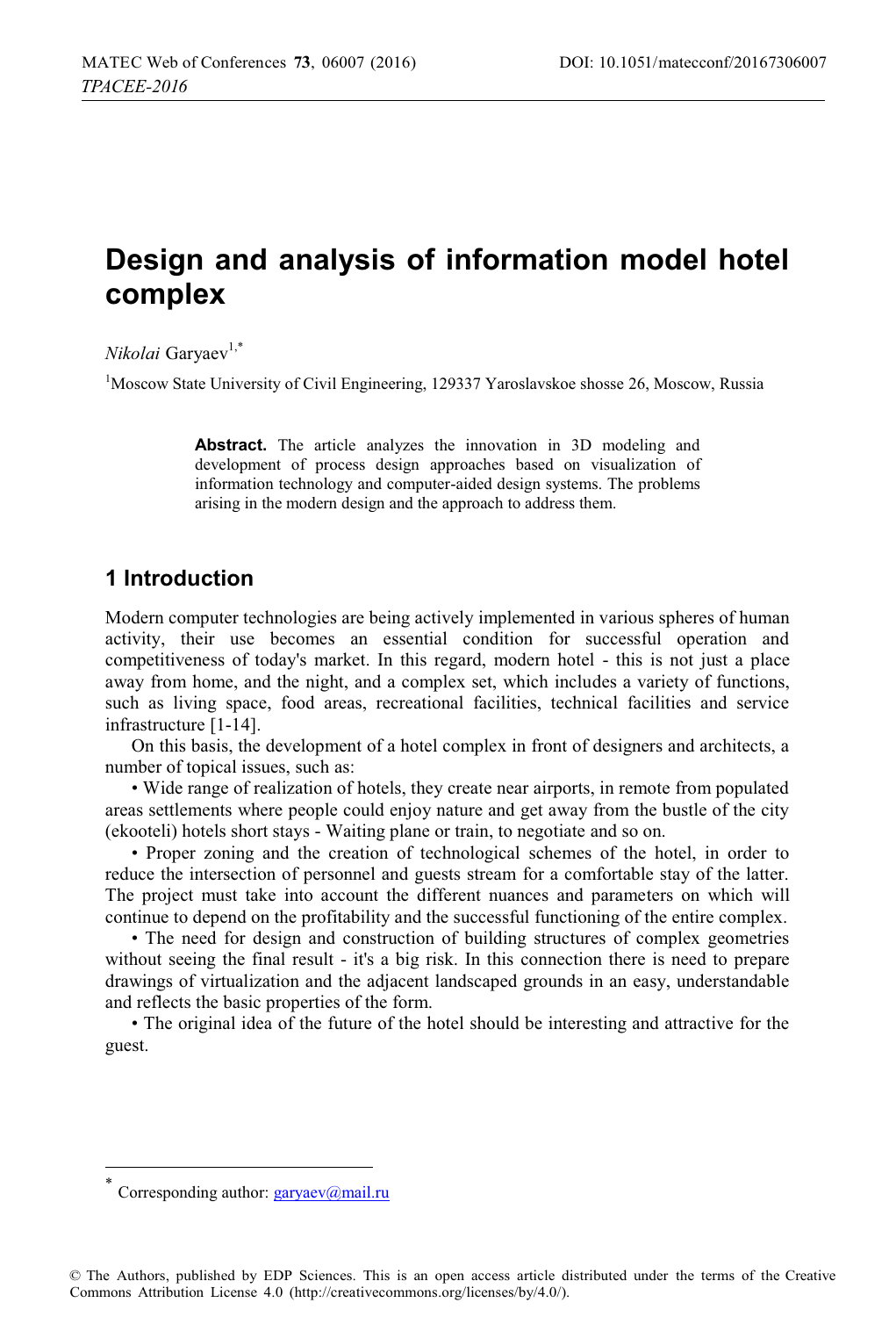On the relevance of this research work has affected the company «VFM Leonardo Hotel E-Business». The key objective of the monitoring was to identify and analyze what hospitality professionals are doing and plan to do to increase online - the presence of the hotel (hotels), increasing the number of visitors (1 diag.). Research has shown hospitality tours (combination of 3d-panoramas, photo galleries, videos and animations): 66%, advertising and demonstration video: 62% 3d-panoramas (360 ° panoramas): 49%, search landing pages 36%, Images and Photos reflecting the life style: 34%, interactive brochures: 34%, therefore, the most effective is a combination of rich media tactics and tactics based on social media. In particular, the connection of the high-quality visual content like video and visual tours hotels (with circular 3d-panoramas, photographs, etc.) with user reviews, ratings and rankings.



**Fig. 1.** The most effective multimedia according to «VFM Leonardo Hotel E-Business 2010".

# **2 Development**

Having considered the above-mentioned problems, realizing the urgency of their solution, the problem arises - to analyze innovation in the 3D modeling and design using information visualization and computer-aided design technology based on information model property.

To solve this problem, you must:

1. Create a project exhaustive information architectural model of the hotel complex, with the aim of providing accessible information about the object, provided that the threedimensional environment allows you to navigate through a virtual project in real time (it shows everything at once: the building materials used, equipment, interior fittings, including transport accessibility, landscaping level, significant specific points, d.) the interaction with the surrounding objects, and so on.

2. Development of recommendations on the use of new technologies for the design of the hotel complex.

It is well known: it is better to see once than hear a hundred times. This adage true for the modern construction industry, when to replace the traditional (2D) projection technology comes the 3D-modeling (see. Fig. 1) (a), (b), and then the building information modeling (the BIM). The project, created with the help of information modeling, not simply provides increased visibility of the results of and the most accurate reflection of the fruits of the architectural and technical imagination in a format close to reality, but creates a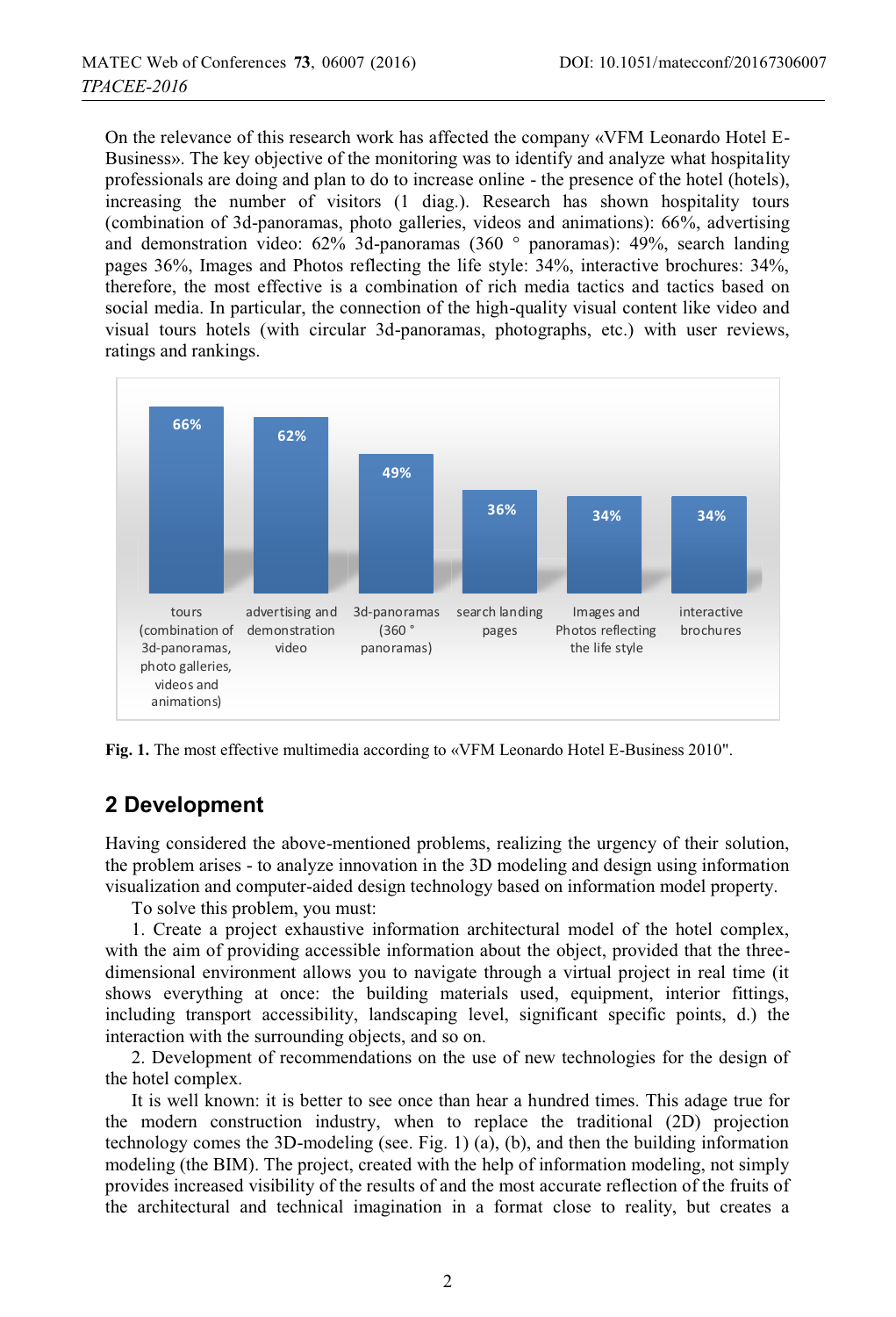complete data base on BLM (Building Lifecycle Management) lifecycle management of buildings, and even longer. Data contained in it may be changed, supplemented, replaced by reproducing the current condition of the building.



**Fig. 2.** (a) Detail of plan of the hotel complex in ArchiCAD.



**Fig. 3.** (b) a facility Virtualization.

So, how, work is underway to establish the information model.

First developed some blocks (family) - the primary elements of design that correspond to the construction products (windows, doors, floor slabs, etc.) and elements of equipment (heating and lighting, elevators, etc.) and much more that is directly related to the building, but produced outside the construction site and the construction of the object is not divided into parts.

The second stage - modeling that is created on the construction site. This foundation, walls, roofs, curtain walls, and more. This assumes the widespread use of pre-existing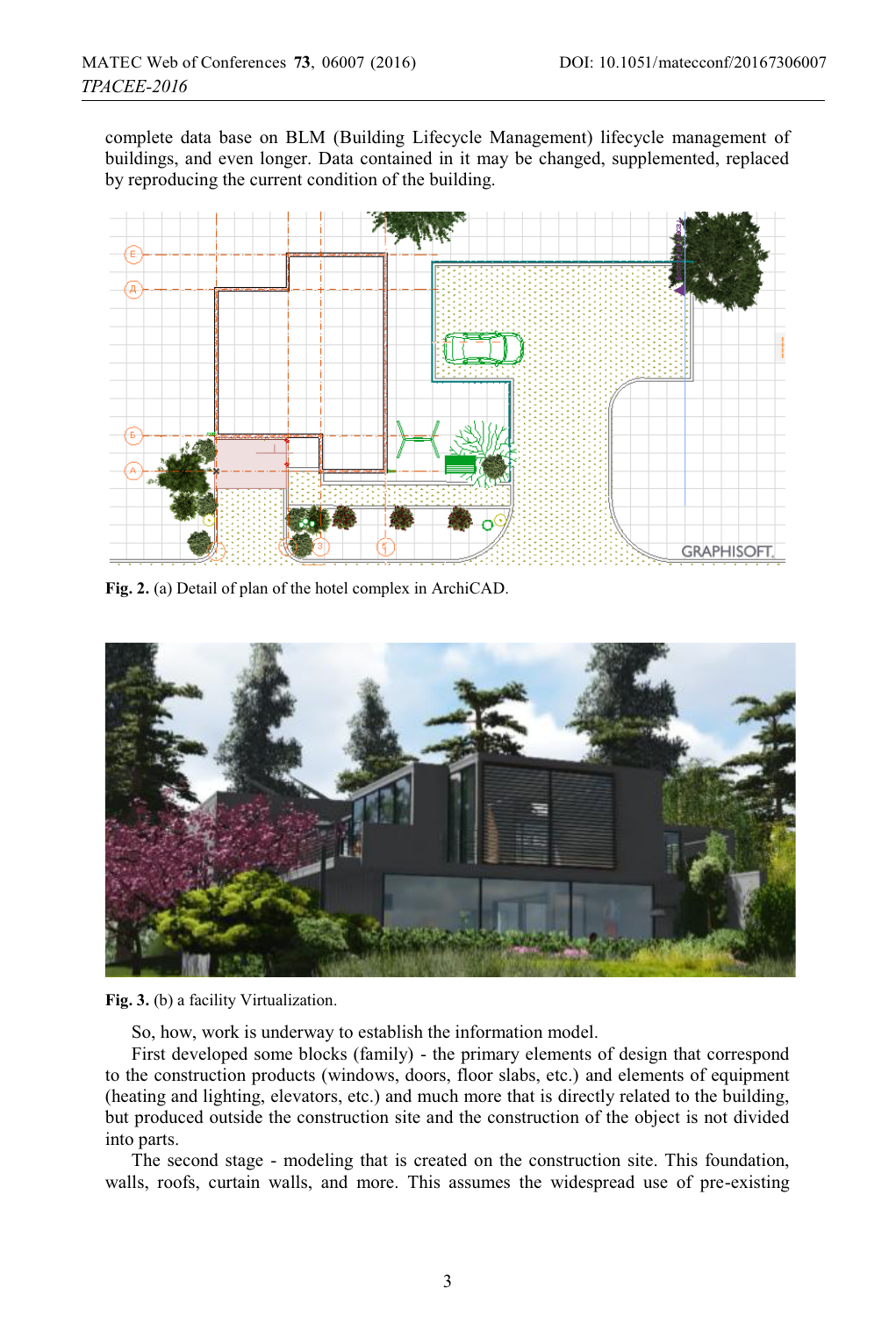elements, such as mounting or framing components in the formation of curtain wall of the building.

This division into stages (first and second) when building information model is rather conditional - you can, for example, to insert a door in the simulated object, and then, again appeared reasons to change them, and the project will be assigned has already changed the door.

Built experts information model of projected object then becomes the foundation and actively used to create working documents of all types of development and production of building structures and components, facility equipment, economic calculations, the organization of the construction of the building itself. It also provides a solution to the technical error in the project, due to quality of coordination between departments and merge all the partitions in a single space model.

However, all the experts are also aware that, in spite of the high accuracy of the information models and the quality of computer software documentation for construction, all this will not make sense without taking into account the fact that a successful construction business, first and foremost, should be cost-effective. Namely, should always be money to build, and dating should always be sold in the future to function correctly.

To these obvious axioms become a reality, steps to attract investors and selling space in the new building begins long before the completion of his design. Ideally, they should already be completed before the completion of the design.

Thorough work with potential investors at the design stage involves the implementation of a minimum of three mandatory conditions, without which it is impossible to implement the funding:

1. The customer should be as clear picture of all the components of the building, its equipment, organization of construction, etc.

2. It should be possible promptly make changes to the project, taking into account the constantly emerging new customer requirements and without altering designated for all time.

3. At each adjustment of the project, each new version should be able to quickly retrieve its economic characteristics and all the necessary technical information.

The construction industry of developed countries, Investor has long been a high priority, and in this line of business building information modeling, and has established itself well, it was simply irreplaceable at the present rate and volume of construction.

As for individual housing construction, in particular hotels, here BIM efficiency is also very convincing. After all, the buyer of the building (or individual developers) usually takes care of the cost savings. This is organized through information modeling as optimization of the cost of building and construction of proper organization. This BIM also allows the well to predict the subsequent operating costs of the building, which in most cases can be crucial in the construction or operation of the construction site.

Maintenance and repair of buildings - one of the most important and highly costly activities of daily living, in which information modeling plays an important role. For example, the management company will be convenient to know in advance how much and where the bulbs should be replaced as paint or water pipes necessary for the overhaul of the building, how much it will cost replacement of equipment, furniture, construction and architectural features, where to find them at a better price and in what time You can carry out these works.

Thus, when designing the question as any man, from the architect and finishing manager of the hotel, I could see the information model in an understandable and clear as much as possible.

And realize this is possible, for example, with the help of such software as Graphisoft BIMx for ArchiCAD. This tool for architects, includes modern methods of communication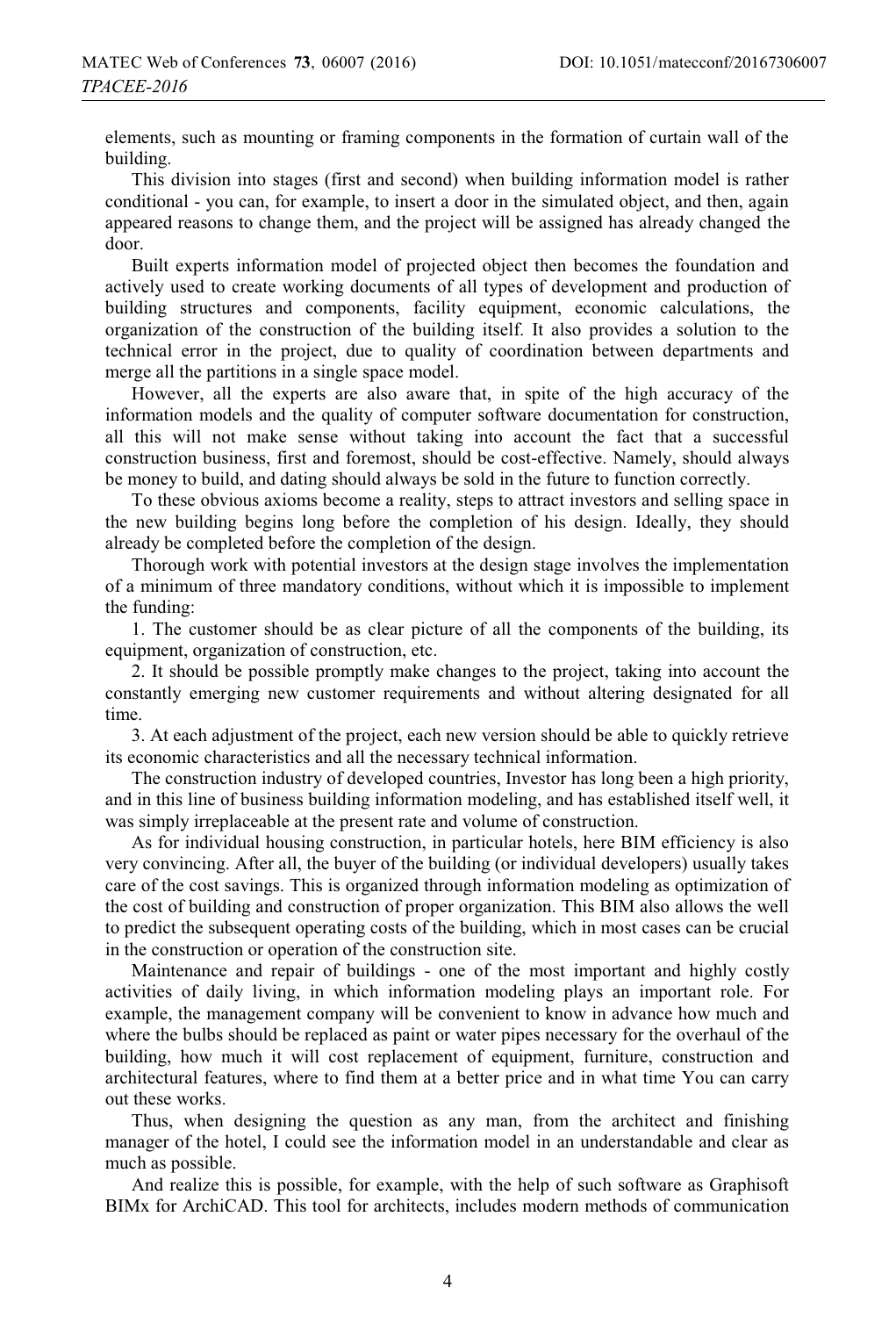and presentation projects. Any user of the program can now literally plunge into the project: a three-dimensional environment, without having special knowledge. 3D navigation area allows you to perform real-time 3D virtual tour of the architectural design. This can include stereootobrazheniya modes, gravity, and free flight, control layers, differentiate openings and solid objects. The program features the ability to save the passage of the building as an independent exe-file and its further demonstration without having to install additional software and a long tiring training.

Also, any element models can be filed data relating to him a passport for the equipment, material, dimensions, manufacturer and other information. There is no need to look for it all the folders on the disc, a bookshelf, closet, etc. A user can open the model and get from it all the necessary information in a structured way and the cost of the minimum time.

The program provides the user with information about the object in a wide range of species (plans, sections, presentation files, rendering and animation models, 3D models, and the like) technologically suitable for further processing by computer or other means.

## **3 Conclusion**

Thus, we can conclude that the information model for today - is a kind of database that contains a 3D model of the passport facilities, library records and other information on the building project in a structured and interconnected form. Of course, the introduction of an information model implies the inclusion of expensive BIM-tool, but its use is quite reasonable and effective, as it allows you to perform and provide the following:

• Visualization, simulation and testing technology of labor-intensive construction and installation works;

• Eliminate time-space error due to visualization and analysis of construction and installation;

• Planning for the implementation of resources;

• Modeling and visualization of the processes of repair (assembly, disassembly, etc.);

• Creating a reference database with visual organization operative approach with a single access point provided in the executive form of the three-dimensional model, etc. This information model contains: all engineering and other data about the object: the information on the operation and maintenance, design documentation, results of installation and set-up data and the pre-launch tests and stuff;

• Building on the basis of them a single information space for coordination of interactions among the various units;

• Creating an information model based on 3D or panorama tour for visually spectacular and reasonable presentation of the institutions as partners and customers.

#### **References**

- 1. V.V. Garyaeva, N.A. Garyaev, *Computing in Civil and Building Engineering Proceedings 2014 International Conference,* 1336-1343 (2014)
- 2. P.N. Garyaev, *Computing in Civil and Building Engineering Proceedings 2014 International Conference,* 1618-1625 (2014)
- 3. N.A. Garyaev, *Computing in Civil and Building Engineering Proceedings 2014 International Conference,* 1578-1585 (2014)
- 4. V. Goryunov, I. Zayats, T. Konjkova, V. Murgul, Procedia Engineering, **117**, 825-831 (2015)
- 5. I. Yamshanov, V. Goryunov, V. Murgul, Procedia Engineering, **117**, 675-684 (2015)
- 6. V. Murgul, N. Vatin, I. Zayats, Procedia Engineering, **117**, 824-829 (2015)